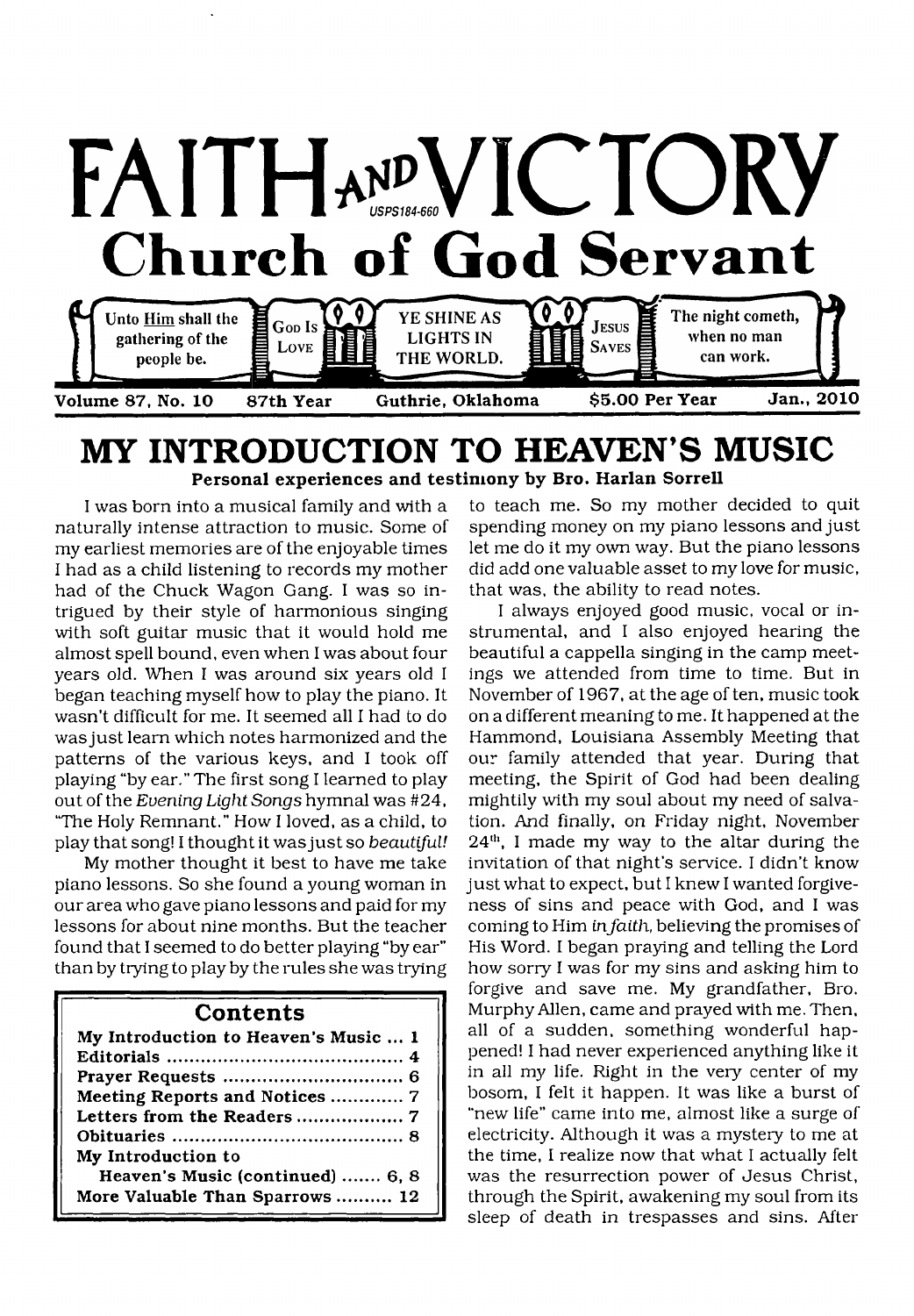feeling that initial surge of resurrection power in the core of my bosom, it felt as though my heart began to pump new life through all my veins. I could actually feel it spreading over my body. In about one minute it had spread from my head to my feet and permeated my whole being. Oh, GLORY! I was almost in shock from what I was experiencing, but it was a glorious shock! As Bro. Ulysses Phillips wrote in verse 3 of song #470 in the *Evening Light Songs*, "A *resurrection I* **confess, Has taken place within my breast; I've been awakened from the dead, And now I live with Christ instead ..."**

When my grandpa finished praying, he asked me if Jesus had saved me. I was able to answer him without a shadow of doubt, "YES!" The joy and peace that was thrilling my heart was beyond mortal words! My soul had found that well of "living water" that Jesus told the Samaritan woman about in John, chapter 4. And as song #107 in the *Evening* Light *Songs,* verse 3 says, "the taste is so sweet and the joy so complete, its pleasure we never can tell."

I got up from that altar and headed back to my seat, and about that time the congregation began singing "Spirit Holy," #292 in the *Evening Light Songs.* In all my life the Saint's singing had never sounded so heavenly to me. The harmony that the song was being sung in just seemed to reverberate through my inner being. Never in my life had I experienced music in this way before! There was something that went beyond what my ears were hearing and rang within the very depths of my spirit. It was like everything within me was now *in tune* with that singing. That was the beginning of my experiencing "Heaven's music."

I went home from that meeting a changed boy. I started making amends for wrongs and offences that I had committed toward others, confessing to them lies I had told, etc. And this wonderful music that started ringing in my soul when I got saved in Louisiana continued to bless and inspire me along the way. Time and again, the Spirit of the Lord would bless me with a wonderful and encouraging inspiration of song in my heart, giving me courage and strength to press on. I still enjoyed my piano playing, and sometimes the Lord would even bless me as I read or sang the words of a song while I played the piano. But this "music in my soul" rang so much deeper and richer. The tones of my piano just couldn't penetrate that deep or give a satisfactory expression of the music I was experiencing in my heart. I found that the music that really corresponded with how I was hearing it and feeling it in my inner being was the Saint's singing—a cappella.

The months went by and I was growing in the Lord. Around July of 1968 I began to feel that I needed to be sanctified. Although I didn't have a deep understanding of the doctrine at age 11, I knew I wanted all God had for me and that He wills that a justified believer go on to sanctification. Some things had happened that made me realize I still had a "carnal nature" in me that needed to be cleansed. On one occasion I had become so angry about something that I almostcommitted a grievous sin. I knew I needed the Holy Spirit to come into my heart and life as *Sanctifier* and purge my carnal, Adamic nature. I knew that the Saints taught that in order to be "sanctified wholly" we must make a complete consecration of ourselves to God and invite His Holy Spirit to come in and take "complete control" of our lives. I was already acquainted with the dealings and inspirations of the Holy Spirit through being "born of the Spirit" when I first got saved and by consistently living a justified life thereafter. But I longed for the sanctifying *fullness* of the Spirit. I pondered this for days.

Finally, one night while laying awake in bed and thinking about God's promise to give the Holy Spirit to those who ask Him, I thought, "Why not just consecrate my all to Him and ask Him right now to fill me with His Spirit?" So I started praying (silently), consecrating myself to God and asking Him to *Jill* me with His Spirit. Again, just as it was when I went to the altar to be saved in Hammond, Louisiana, I didn't know just what to expect, but I was coming to God in *faith,* believing the promises of His Word to sanctify and to fill us with His Spirit. I didn't have to pray but just a little short prayer of consecration until, again, something happened! And this time it was deeper, and richer, and sweeter than when I first got saved in Louisiana! Again, words fail to adequately describe it. I felt the sweetest and deepest sensation of heavenly peace begin to settle down over my soul. No, it wasn't imagination; it was REAL! It was just as the author of song #161, "Blessed Quietness," in the *Evening Light Songs* expressed it: "Like the rain that falls from heaven, Like the sunlight from the sky, So the Holy Spirit given, Falls upon us from on high. Everything is turned to gladness, All around this glorious Guest; Banished unbelief and sadness, All *is perfect* peace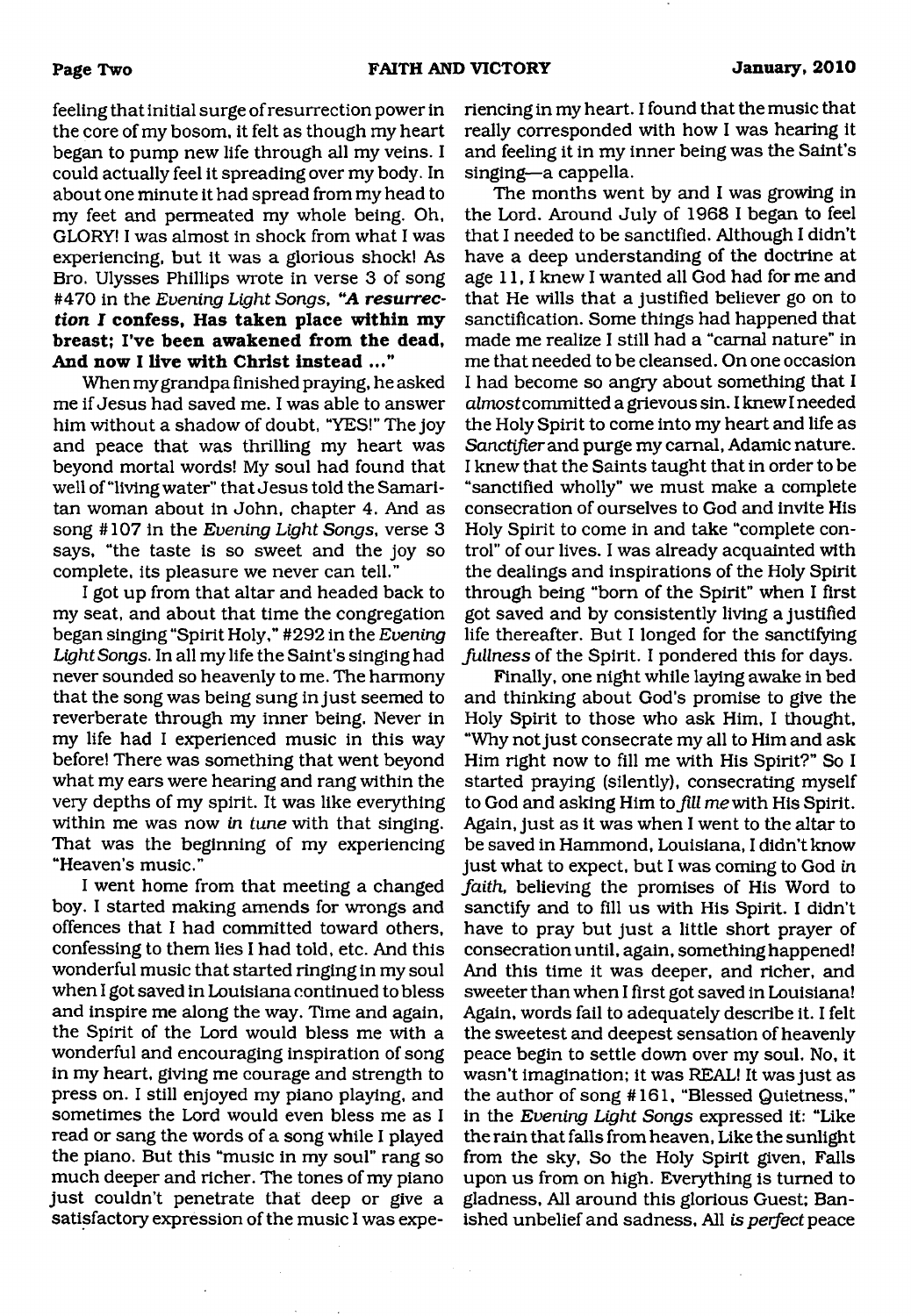and rest." It was as though my soul was immersed into an ocean of heavenly bliss. I felt the deepest sense of purity and the presence of God in my bosom that I had ever experienced in my life.

This intense sensation of the "fullness" of God's presence in my bosom lasted for several days thereafter. I was consciously aware of a greater measure of God's presence within than I had ever experienced up to that point. A new and broader dimension opened up to my Christian experience. I experienced an *increase* of the "fruit of the Spirit"—more intense love (both for God and for others), greater joy, greater peace, more long-suffering, more gentleness and goodness in my *nature,* increased faith, more meekness, and last, but certainly not least, greater *temperance* (self control). I found that the sanctifying grace of the Holy Spirit was the answer to my "bad temper" problem. After I invited the Holy Spirit to come into me as my Sanctifier, He did a real refining work on my *nature,* mellowed my temperament, and gave me *power* over my emotions. And when the enemy (satan) would come against me like a flood, the Spirit of the Lord would lift up a standard against him. This was such a blessing!

If only the world knew what the real answer to their complex problems is! Many troubled souls turn to psychiatrists or "anger management" classes to help them get control of their lives and their emotions. What they really need is to get saved **and sanctified!** I guarantee that in this grace they would find the solution to ALL their problems. As Charles P. Jones says, in the old familiar song, "Come Unto Me," "Do unholy feelings struggle in your breast? Bring your case to Jesus, He will give you *rest* Have you by temptation often conquered been, Has a sense of weakness brought distress within? **Christ will sanctify you, if you'll claim His best. In the Holy Spirit He will give you rest."**

Because of unbalanced and extravagant theories that have been promoted regarding the doctrine of sanctification, some minds have been poisoned and prejudiced against it. It is true that the devil has hatched up false teachings regarding this doctrine, just as he has the doctrine of justification and almost every other Bible doctrine. Nevertheless, every Bible doctrine still remains "intact," and every sincere and honest soul can approach Christ in simple faith and receive the blessing and benefit of it, whether it is justification from committed sins,

sanctification of the carnal nature, healing for the body, or whatever need we may have. Every provision is available IN CHRIST!

After receiving the gift of "sanctification of the Spirit" (II Thes.  $2:13$ , I Thes.  $5: 23-24$ ) by a grasp of faith in early July of 1968, how I looked forward to going to the Monark Springs camp meeting, which started on the third Friday of that same month. And when I got there, one of the most wonderful things about the camp meeting was the singing! Just to sit in those services and hear those heavenly songs and feel the Holy Spirit witnessing in my bosom to their inspired messages—oh, what unspeakable joy! The Monark camp meeting of 1968 was one I'll never forget. At that camp meeting my dad bought me my first Bible and "*Evening Light Songs*" hymnal from the bookstore. I was so happy to have a Bible and songbook all my own. I also got to be in my first ordinance service at that meeting. Oh, what a blessing that was! The Holy Spirit confirmed my every act of obedience to God's Word with a deep personal witness in my bosom that He was well pleased with me. I longed to follow the Lord in water baptism too, but up to that time I had not had the opportunity. It didn't work out for me to get baptized at Monark that year, but during the Myrtle, MO camp meeting, which followed Monark, it did. Bro. Sam Abbott baptized me in Mill Creek, near Myrtle.

Heavenly music continued to ring in my soul. I want to mention one outstanding experience I had during a singing we had here at Myrtle. It was November of 1970, if I remember correctly. Bro. Leslie Busbee was leading the singing that night. Someone selected song #163 in the *Evening Light Songs,* "My Jesus, I Love Thee." The congregation started singing that song and, it seems now that it was about during the second verse when, all of a sudden, the glory of God just began to flood my soul. The Spirit began witnessing the depth of the words of that song to my heart in a way I had never experienced before. Oh, it was wonderful! The Spirit just lifted me up into the heavenly places that night and let my heart hear the music of that song in a way that I had never heard it! I was only about 12 years old at that time, but I'll never forget that wonderful experience. No one else knew about it but God and me, but it was as real as anything that ever happened to me in my life. It was one of those special times that He

(Continued on page six.)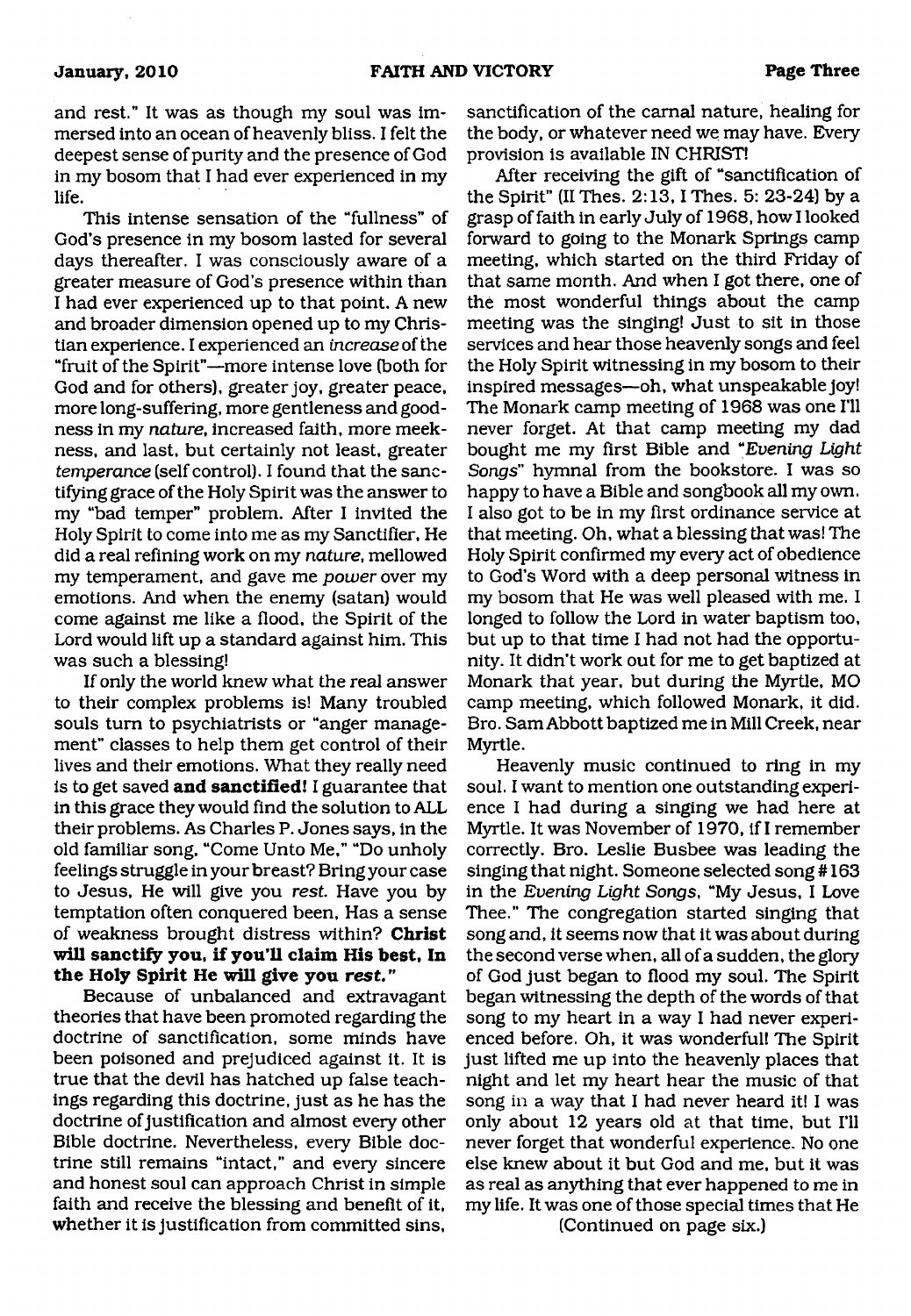## **FAITH AND VICTORY 12 PAGE HOLINESS MONTHLY** -----

This non-sectarian paper is edited and published in the interest of the universal CHURCH OF GOD each month (except August of each year, and we omit an issue that month to attend camp meetings), by Willie Murphey, and other consecrated workers at the FAITH PUBLISHING HOUSE. 4318 S. Division, Guthrie. OK 73044.

Notice to subscribers: When you move or change your address, please write us at once, giving your old and new address, and include your zip code number.

Dated copy for publication must be received by the 18th of the month prior to the month of issue.

#### **SUBSCRIPTION RATES** . . . . . . . . .

Single copy, one year......................................................\$5.00 Package of 5 papers to one address, one year ......... \$20.00 Larger quantities are figured at the same rate.

This publication teaches salvation from all sin. sanctification for believers, unity and oneness for which Jesus prayed as recorded in John 17:21, and manifested by the apostles and believers after Pentecost. By God's grace we teach, preach, and practice the gospel of the Lord Jesus Christ-the same gospel that Peter. John, and Paul preached, taught, and practiced, including divine healing for the body. James 5:14-15.

Its motto: Have faith in God. Its object: The glory of God and the salvation of men; the restoration and promulgation of the whole truth to the people in this "evening time" as it was in the morning Church of the first century: the unification of all true believers in one body by the love of God. Its standard: Separation from sin and entire devotion to the service and will of God. Its characteristics: No discipline but the Bible, no bond of union but the love of God, and no test of fellowship but the indwelling Spirit of Christ.

Through the Free Literature Fund thousands of gospel tracts are published and sent out free of charge as the Lord supplies. Cooperation of our readers is solicited, and will be appreciated in any way as the Bible and the Holy Spirit teach you to do or stir your heart. "Freely ye have received, freely give." Read Ex. 25:2; I Chron. 29:9: II Cor. 9:7: and Luke 6:38.

Freewill offerings sent in to the work will be thankfully received as from the Lord. Checks and money orders should be made payable to Faith Publishing House. All donations are tax deductible.

A separate Missionary Fund is maintained in order to relay missionary funds from our readers to the support of home and foreign missionaries and evangelists.

In order to comply with Oklahoma laws as a non-profit religious work, the Faith Publishing House is incorporated thereunder.

The *Faith and Victory* is published monthly, except August, for \$5.00 per year by:

**FAITH PUBLISHING HOUSE P. O. Box 518, 4318 S. Division, Guthrie, OK 73044 Office phone numbers: 405-282-1479, 800-767-1479; fax number: 405-282-6318. Internet address: <http://www.faithpublishing.com>**

**Postmaster: Send address changes to:** *Faith and Victory,* **P. O. Box 518, Guthrie. OK 73044.**



"Teach me thy way, O LORD; I will walk in thy truth: unite my heart to Editorials of fear thy name." Psalms 86:11. This verse brings  $\mathfrak I$  memories to my mind of a plaque that was given to me during my childhood years. It pictured a mother duck with her little duck-

\_ lings following behind her, illustrat- ' ing the words, 'Teach me thy way, O LORD." The thought from this verse

is a necessary part of every Christian's prayer, for unless we learn the way of the Lord we are certain to go astray and be devoured by the enemy of soul's. The sooner a person realizes the truth presented in Jeremiah 10:23, the more likely they are to find the Giver of life and joy. This verse states, "O LORD, I know that the way of man is not in himself: *it is* not in man that walketh to direct his steps." All of us are dependent on our Heavenly Father to help us find the right way in life.

When people and nations abound with prosperity and affluence, it is very hard for them to discern their need of Divine help with their life. Their focus becomes centered on their abundance, and they feel they can rely on their own skills and abilities to meet any difficulty that may be presented to them. The thought that one is self-sufficient appeals to the pride of man and that pride blinds him to the need of God. A solemn warning against forgetting the Lord was given to the children of Israel before they went into the land of Canaan. "And *when* thy herds and thy flocks multiply, and thy silver and thy gold is multiplied, and all that thou hast is multiplied; Then thine heart be lifted up, and thou forget the LORD thy God, which brought thee forth out of the land of Egypt, from the house of bondage;.. .And thou say in thine heart, My power and the might of *mine* hand hath gotten me this wealth. But thou shalt remember the LORD thy God: for *it is* he that giveth thee power to get wealth, that he may establish his covenant which he sware unto thy fathers, as *it is* this day. And it shall be, if thou do at all forget the LORD thy God, and walk after other gods, and serve them, and worship them, I testify against you this day that ye shall surely perish." Deuteronomy 8:13-19.

The Jewish historian, Flavius Josephus, wrote concerning the children of Noah that were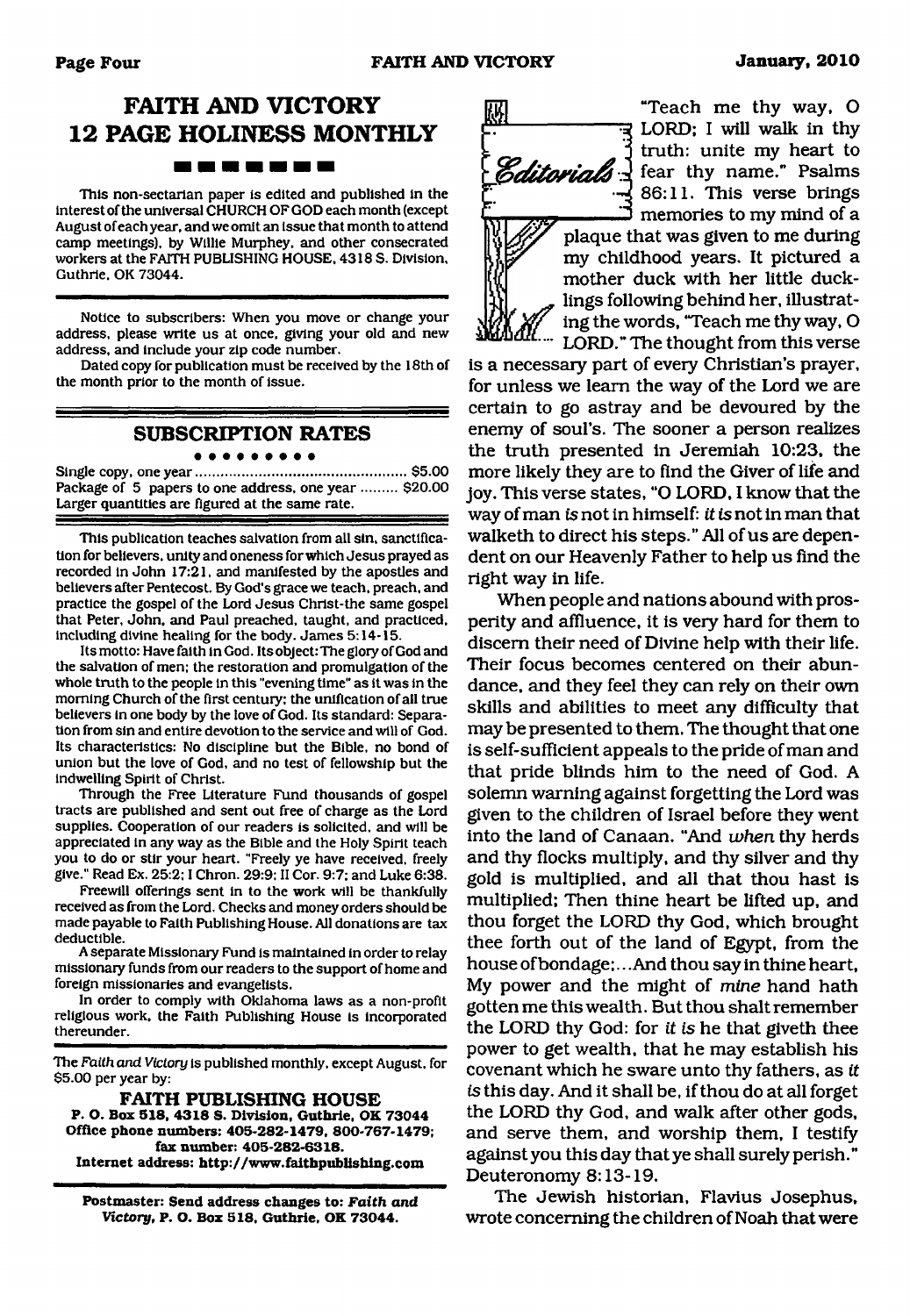dwelling in the plain of Shinar. "But they were so ill instructed that they did not obey God; for which reason they fell into calamities, and were made sensible, by experience, of what sin they had been guilty: for when they flourished with a numerous youth, God admonished them again to send out colonies; but they, imagining the prosperity they enjoyed was not derived from the favour of God, but supposing that their own power was the proper cause of the plentiful condition they were in, did not obey Him." It is important for us to understand the source of our blessings and be thankful to God for sending them. With that understanding we must be willing to take His instructions and obey them. Why should we place ourselves in a position that is opposite of God's will and cause Him to withhold His blessings in order to get our attention? How often people suffer because they will not listen to the voice of the Lord when He speaks to them in pleasant tones of love.

Notice the phrase that was used, "and were made sensible, by experience." Calamities and hard things are effective tools for bringing understanding to people but there are less traumatic ways to learn also. Some of those methods involve willingness on our part to hear the voice of wisdom when the Lord speaks to us. Often we can observe the problems others are having and spare ourselves from falling into the same painful situations. By listening to God's ministering servants is another good way to learn, and through the study of His Word we can find counsel and direction. The counsel of the Lord is a blessing that we should never take for granted—it is given for our good.

Once we have received direction from the Lord it is essential that we follow and obey His instruction. Otherwise, the knowledge will be useless to us and will mock us when our trouble comes. If we continue to follow the wrong path we will eventually be destroyed. However, those who walk in the truth of the Lord find that He leads them in ways of pleasantness and paths of peace. Acts 2:28 says, "Thou hast made known to me the ways of life; thou shalt make me full of joy with thy countenance." There is nothing more precious than to know that God is near us and His approval is smiling on our life. It brings a warm sense of true joy that flows richly from the depths of our hearts. When He is near we know everything will be alright. We know that

our worries are vain for we are loved and cared for by a hand that is mightier than any enemy. That is why we love to follow Him.

The psalmist said, ". ..unite my heart to fear thy name." This is an important part of this verse. It is God's desire that our heart be united in its purpose toward pleasing Him. Frances Havergal penned the beautiful words that so exquisitely express this thought in the song, *'Take My Life and Let It Be.* " A united heart includes our whole being. Our life, hands, feet, voice, lips, our silver and gold, our moments and days, our intellect, our will and most of all our love. As we submit ourselves at the feet of Jesus and consecrate ourselves to humbly serve Him, we can then find a source of power through the infilling of the Holy Spirit that enables us to be more than we could ever be in our own strength. The power of His Spirit will give us strength to overcome the urges of the flesh that would divide our heart and prevent us from focusing our entire being on God.

There are only few who are willing to give themselves completely to God. Many today are calling themselves Christians but the fruit of their lives proclaim a different story. But those precious Saints who have truly paid the price and turned from the glitter of the world have found the rich graces of God are truly sweet to their souls. They are willing to take the humble way of Christ and enter in at the strait gate and follow the narrow way that leads to eternal life. They know the way of the Lord is right and they have chosen the way of truth. They are taught in the way of wisdom, they are shown the way of salvation, they are led in the way of righteousness, and they walk in the way of good men.

"And an highway shall be there, and a way, and it shall be called The way of holiness; the unclean shall not pass over it; but it *shaU. be* for those: the wayfaring men, though fools, shall not err *therein.* No lion shall be there, nor *any* ravenous beast shall go up thereon, it shall not be found there; but the redeemed shall walk *there:* And the ransomed of the LORD shall return, and come to Zion with songs and everlasting joy upon their heads: they shall obtain joy and gladness, and sorrow and sighing shall flee away." Isaiah 35:8-10. The Lord wants to teach every man, woman and child about this wonderful way. — Bro. Willie E. Murphey [wemurphey@yahoo.com](mailto:wemurphey@yahoo.com)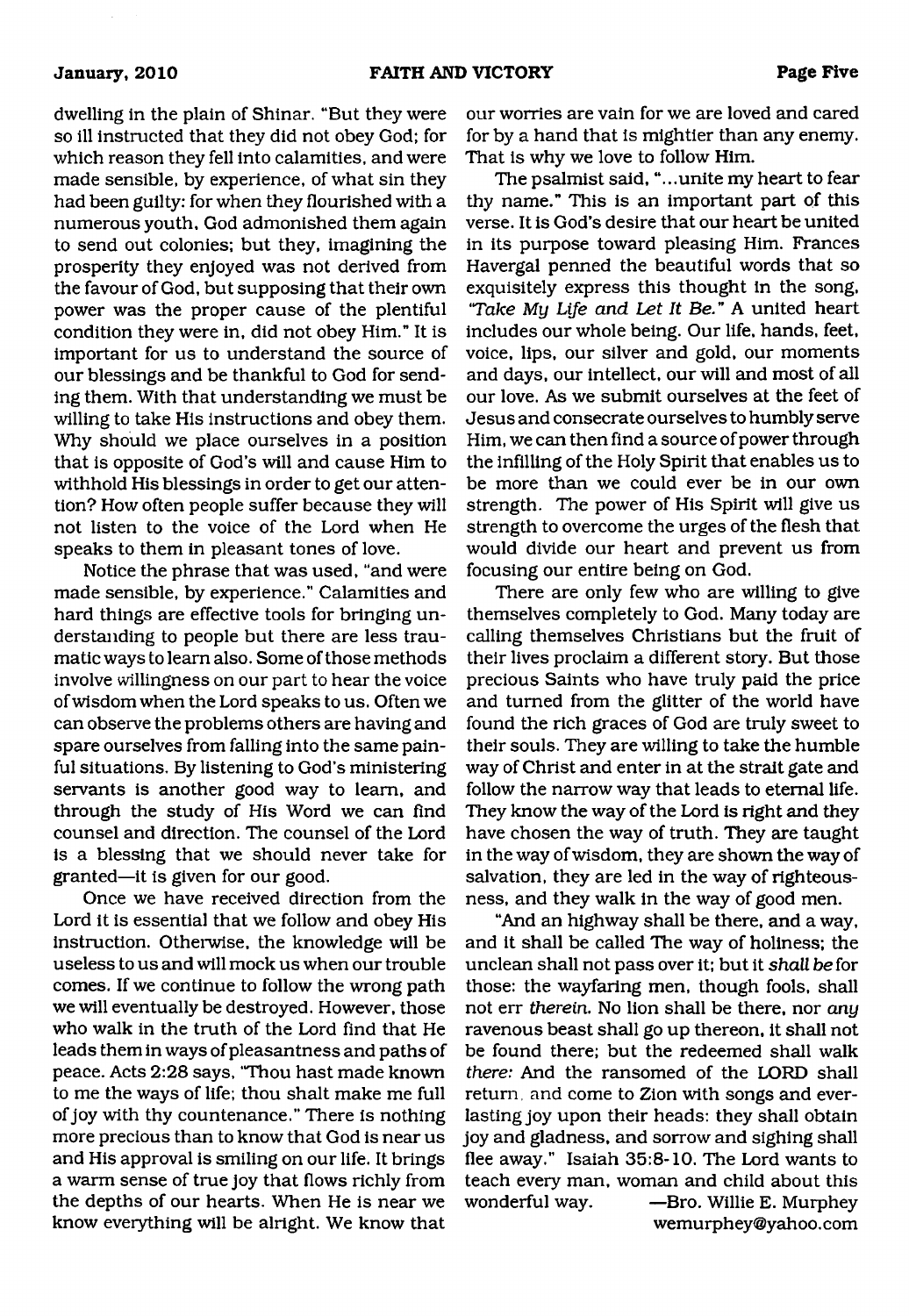# **My Introduction to Heaven's Music**

(Continued from page three.) endeared Himself to me and revealed Himself by the Spirit in a very special way through song. This is the great difference in worshiping God "in spirit and in truth" versus *trying to worship Him* in the flesh and in formality!

I learned that the more "in tune" my heart was with the Holy Spirit, the sweeter the Saints' singing sounded to my ears, and the richer its harmony rang in my soul.

During the Myrtle camp meeting of 1971 (I'm pretty sure that was the year) I had another very special experience, and this was a new one for me. The Lord had already been blessing my soul a lot in that meeting. But one night, during the course of the camp meeting, I had a very unusual dream. I dreamed I could hear the most beautiful singing in the most perfect harmony. It was a harmony to a degree of perfection that goes beyond anything I've ever heard in this world. And the music of that singing just seemed to penetrate my whole being. I don't really know how to describe it in a way that would make others understand what I actually heard in that dream. It was almost like what the apostle Paul speaks about in 2 Corinthians, chapter 12, of being caught up into the third heaven and hearing things that are not lawful (or not possible) to utter.

That was my first experience of having a dream like that. But, thank God, it was not my last one! Through the years, from time to time, I have had other similar dreams. Sometimes, in those dreams, I have heard songs that I know, and other times they have been songs I never heard before. But every time, it is the richest harmony of music my mind could ever imagine, and it just seems to penetrate my whole spiritual being. I truly believe that God, in His great love toward me, has let my soul, my spirit, or inner man hear "Heaven's music." While my body and mind was asleep and unconscious to all the physical elements of this world, He conveyed the music of Heaven to me through the Spirit. This music has never sounded instrumental. It has always sounded vocal and has conveyed a message. But the perfection of the tones and the harmony has always been beyond what any human voices in this world could ever carry it. The only music I've ever heard in this world that comes close to it is the

(Continued on page eight.)



IL—Please pray for my sister, Merline Allen, she has cancer that has begun to actively spread. —Sis. Norma Tiller

KS— Pray for my daughter, Sandra Beardmore, she is having personal and financial difficulties and is suffering from depression. My son-in-law, James Manuel, is in the hospital with cancer and is not expected to live. I also would like prayer for some needs that I have. — Sis. Margaret Doss Lytle  $-$ Ciod $-$ 

# **Standing Prayer Requests**

Sis. Merline Allen Bro. Carlos Arriaga Sis. Gladys Cashio Sis. Helen Carson Sis. Genevieve Carver Sis. Elizabeth Corteway Sis. Waneta Creel Sis. Patsy Doolittle Sis. Dorall Forbes Bro. Troy Gentry Bro. Lee Hilton Jaden Howard Sis. Karoline Kessler Bro. Mark and Sis. Darlene Knight Sis. Virginia Myers Sis. Elsie M. Offerman Sis. Melba Powell Sis. Marilyn Rendall Bro. Vernon Robinson Sis. Ruth Shehee Sis. Cheryl Smith Bro. Michael Smith Bro. Edward and Sis. Gloria Taylor Sis. Imogene Taylor The Mitch Taylor family

Sis. Norma Tiller Bro. Delmar Wilkins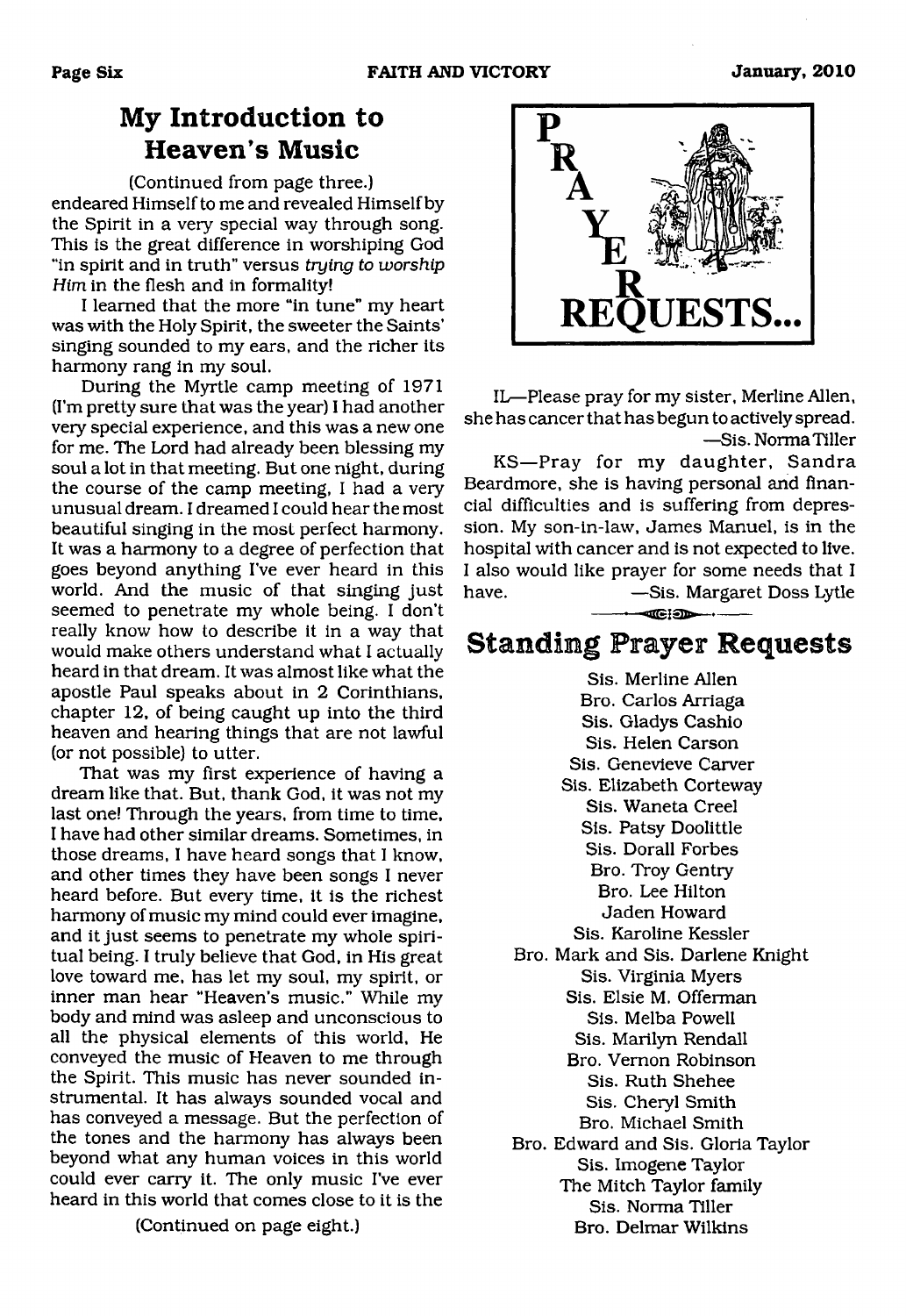# **MEETING DATES**

Bakersfield, CA (Revival Meeting)—Feb. 10-14 Miami, FL (Spring Meeting)—March 28-April 4 Alabama Spring Singing

(Near Warrior, AL)—April 3

Oklahoma State (Guthrie, OK)—May 28-June 6 General Southern

(Loranger, LA)—June 27-July 4

National (Monark Springs, MO)—July 16-25  $-++$ 

### **MEETING NOTICES**

#### BAKERSFIELD, CA, REVIVAL MEETING

The Bakersfield, CA congregation is planning to have a revival meeting February 10-14. Service times are:

Wednesday-Saturday 12 noon and 7 p.m. Sunday 11 a.m. and 3 p.m.

Bro. Jerry Melot will be the primary evangelist for this meeting. Please pray for the success of our meeting.

All are invited; call us at the numbers below for more information.

> —Pastor Havward and Tina Cox Chapel (661) 324-4945 Pastor (661) 836-3877

#### ALABAMA SPRING SINGING, NEAR WARRIOR (EASTER WEEKEND)

The Church of God congregation near Warrior, Alabama is planning a singing April 3rd (Easter Weekend) at 6:30 p.m. in the chapel. Activities will begin at 10:00 a.m. on Saturday morning at the park in Hanceville, AL which is the same place we had been having it until last year when it was unavailable. On the following day, April 4<sup>th</sup>, there will be dinner on the grounds with services at 10:00 a.m. and 2:00 p.m. Everyone is welcome. The chapel is located approximately two miles west of Interstate 65 at exit number 289 on Acton Bend Circle. For further information please contact Bro. Roy Herron at (205) 647-7869 or Marshall Whitson at (205) 647-6325; Cell (205) 317-4151.

#### $-$ MIAMI, FL, SPRING MEETING

The congregation in Miami, FL, welcomes you to attend their Spring Meeting. Lord willing, it will be held March 28-April 4. Services will be nightly at 7:30. Day services will be announced at the meeting. For more information contact Bro. Charles Clay (305) 804-8504 or Bro. Kenneth Baxter, (786) 554-8833.



*mens FROM* **0U£** *Z6AVE&*

OK—Dear Bro. Willie and Sis. Neta: Greetings to you in Jesus name. Trust all is going well with you and yours. We are praying for you that God will give you grace, wisdom and strength for every need.

Wife and I seem to be getting more weak in body, but He keeps us encouraged to press on toward that heavenly prize that is set before us. We then will have joy forever more. Remember us in your prayers,  $\qquad$  -Bro. T. V. McMillian

AL—Dear Saints: The Lord has been so good to us of late. We want to give Him praise and honor for all His wonderful works. Ashley has been in poor health with various problems this past year, one of which has been headaches that would trouble her for days. She was recently anointed and prayed for and she has not had those headaches since. Praise the Lord! About a week later, both girls came down with a terrible stomach virus. Amanda was especially ill. We called Sis. LaDawna Adams over to anoint and pray for her, and while she did not receive an immediate touch, she did improve. We called for prayer several times, and the Lord wonderfully helped each time. I also praise Him for protecting me from getting sick. I know it was only the Lord that kept me well so that I could care for them. It took a week for them to regain their normal strength and appetite, and we are so thankful for His help. I also have special thanksgiving for a touch He gave me. I was anointed and prayed for recently for some needs in my body. The past several months I have found it impossible to lay on my right side more than a few minutes without it causing my right hip to hurt. That night after I was anointed, I decided to lay on my right side as I went to bed. I fell asleep and awoke the next morning in the same position, completely free of pain. Thank the Lord for His healing power!

Love in Christ,  $-$ Sis. Sarah Herron

MO—I would like to thank each of you who prayed for me while I had the spot on my head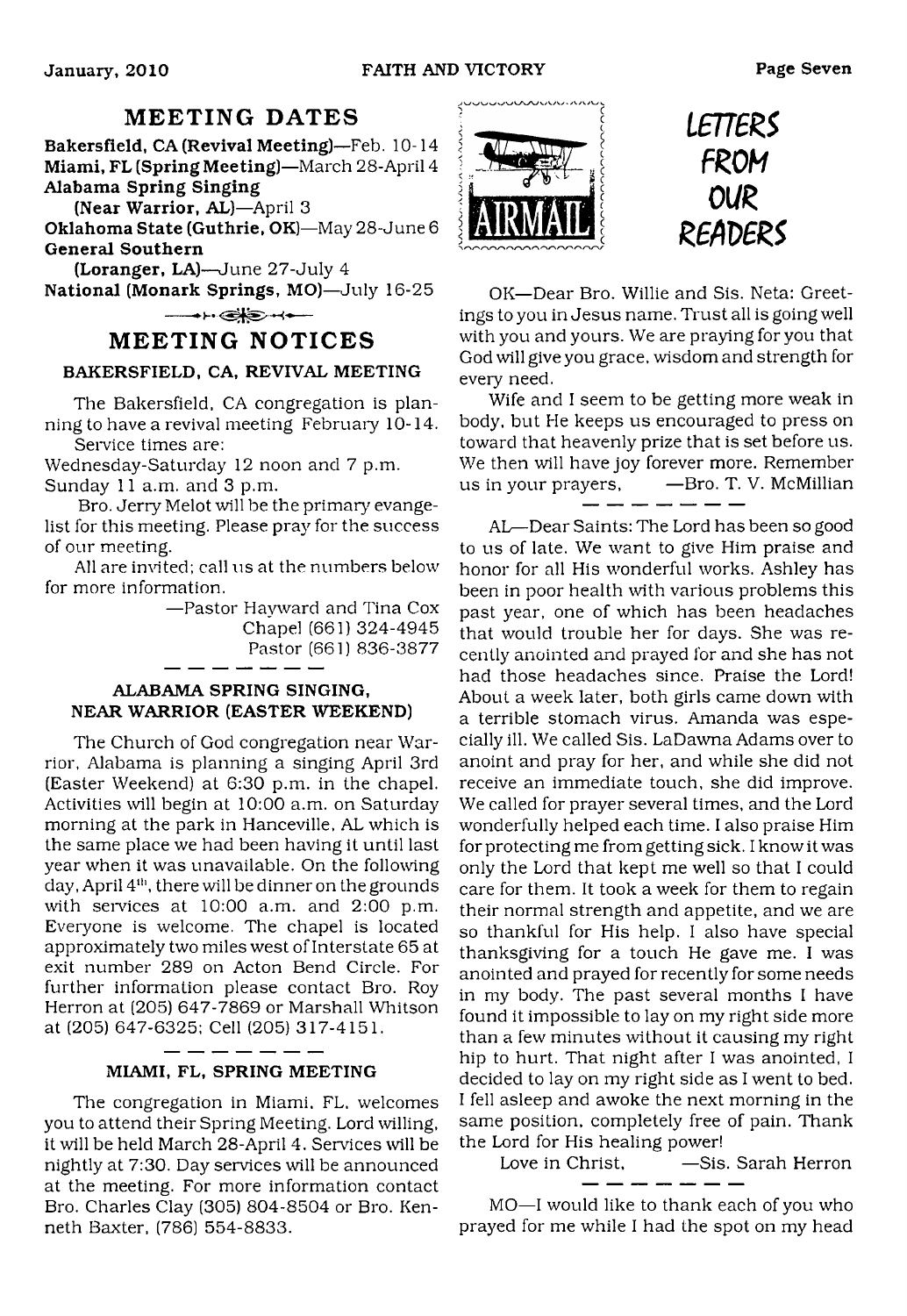for about 11/2 years. I am so thankful that I can tell you the spot came off and is COM-PLETELY healed. It does not look as though there is even going to be a scar. I am so thankful to report of God's healing power. Please pray for me that I can pray more for those who are afflicted, as I don't know what I would do without prayer and God's love.

—Sis. Glenetta Carpenter



**Pauline Patterson** was born July 9, 1917 on the family farm east of Anthony, Kansas, one of seven children bom to Isaac and Milley Jane (Massey) Smith. She attended school in Anthony, graduating from Anthony High School in 1936.

On February 23, 1937 she was united in marriage with George Lee Patterson in Anthony, Kansas. This union was blessed with three children:Lawrence Dean, Beverly Ann, and Carolyn Kay. The family made their home in Anthony.

As a young child, Pauline gave her heart to God. She was active in the Church of God throughout her lifetime. She taught adult Sunday School and was truly a woman of faith.

Pauline had many hobbies, which she shared frequently with family and friends. Quilting and cooking were two that many will never forget. She loved quilting and was able to make a quilt for each family member. The last quilt she made was for her son and daughter-in-law, and, upon recently finishing it, she stated that her work was done. Cooking was another one of her favorite things. Her grandchildren loved her chicken and noodles. Her apple pies were great! But let us not forget her banana bread and jellies, which her family and frien is looked forward to receiving. Pauline showed her kind-

ness not only through her cooking and quilting, but also through giving to charities and her constant willingness to always help anyone she was able to.

In 1996, she moved to Oklahoma City with her daughter, Beverly.

On December 19, 2009, Pauline passed away at Integris Baptist Medical Center in Oklahoma City at the age of 92 years. She was preceded in death by her parents, her husband, George, on June 17, 1982; three brothers: Clarence, Raymond, and one infant; two sisters: Irene Smith and Nora Smith; and one granddaughter, Dana Patterson.

She will be deeply missed by her children; Dean Patterson and wife, Nelda, of Manchester, OK, Beverly Liticker and husband Doug of Oklahoma City, OK, and Carolyn Stevens and husband, Gerald of Tulsa, OK; her sister, Marie Robertson of Wichita, KS; eight grand children and their families, five step-grandchildren; and a host of other relatives and friends.

The funeral service was held at Prairie Rose Funeral Home in Anthony, Kansas with Bro. Leslie Busbee officiating. Burial was in Burchfiel Cemetery south of Anthony, Kansas.

> $-++$ **My Introduction to Heaven's Music**

(Continued from page six.)

congregational singing in the camp meetings and special gatherings of the saints.

I'll never forget one time, just a few years ago, when I was going through a rather dry spell spiritually. I hadn't been sensing the Lord real close and intimate to me like I like to feel Him in my soul. If I go for very long without a "refreshing from the presence of the Lord," I get concerned, and I start examining myself to see if there might be some shortcoming or some negligence on my part that is hindering the flow of that "living water" within. One night I decided I was going to get into a greater earnestness of prayer and seek the Lord's face until He revealed Himself to me again. I prayed until it seemed I couldn't pray anymore. And still it seemed as though the heavens were brass. No answer. Finally, I had to lay my weary body down and get some sleep. I went to bed that night trusting the Lord would reveal Himself to me somehow.

As another verse of song says, that Bro. D. S. Warner wrote: 'Trusting in Jesus however you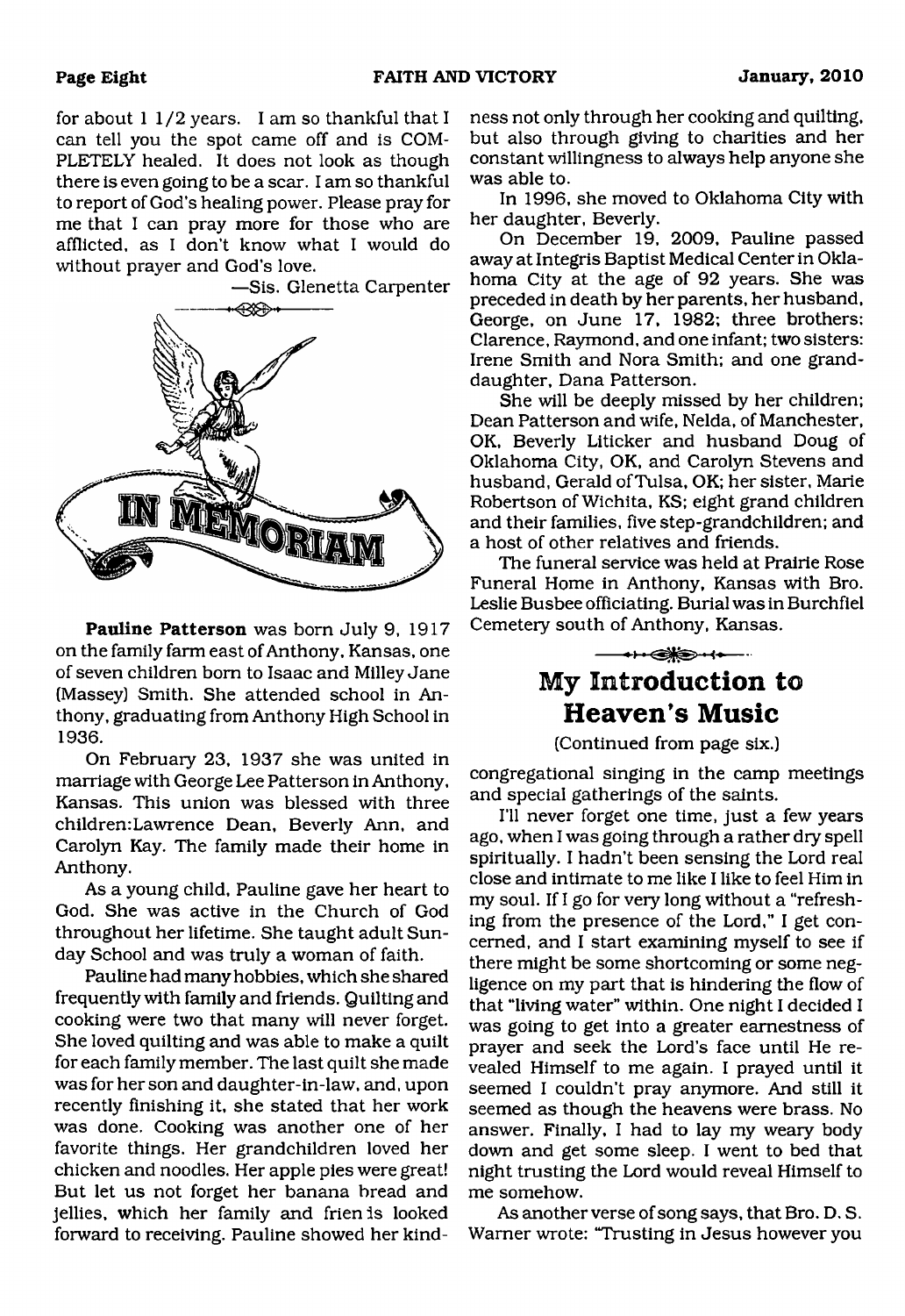feel, trusting in Jesus if prayerless you kneel. If all the heavens as brass should appear, Only keep trusting and Jesus is near*."—Echoes From Glory,* song #53. Little did I know what a blessing He had in store for me before that night was over!

I believe it was getting close to daybreak of the following morning, when I began to dream. Once again I began to hear this wonderful, soulpenetrating music, as of voices singing in the most perfect harmony. And the song they were singing was saying, "0 brother dear, to keep good cheer, Be hid away with Jesus; For then you'll find your Savior near, Keep hid away with Jesus." All I remember hearing was those words, and then the heavenly music faded away and I awoke out of my sleep. As I lay there and the realization began to dawn on me of what I had just experienced, ripples of joy began to thrill my soul. I had just had a special visit from the Lord! I don't know if He sang to me Himself through the Spirit, or if He sent His angels to sing to me, but the message was real and to the point. I immediately recognized these words to be in one of the verses of #234 in the *Evening Light Songs* and I grasped that verse of song as the answer to my spiritual dryness. The glory of that blessing lingered with me for a long time and watered my soul really well. Praise God, He knows just how to cause springs of living water to flow forth in the dessert places of our lives if we will faithfully trust and obey Him.

In the year of 2005, I had the privilege to read the personal testimony of Don Piper, a Christian man who was killed in a car wreck on January 18, 1989, near Trinity Pines, Texas. It was a terrible accident and Don was killed instantly. Paramedics reached the scene of the accident within minutes and, finding no pulse, pronounced Don dead and covered his lifeless body (still in the badly smashed car) with a tarp while they worked with the injuries of others. Due to the nature of the accident, it took a long time to clean up the mess. Knowing that Don was dead, and that extracting his badly mangled body from the wreckage was going to be quite an ordeal, they left it to be attended to last.

In the meantime another Christian man, named Dick Onerecker, came upon the accident scene and, while looking on the scene, he felt a special impression from the Holy Spirit to pray for the dead man who was covered by the tarp. He had quite some difficulty persuading the authorities working the scene to allow him

to do this. But after being very persistent they finally allowed him to do so. This man, Dick Onerecker, crawled through the trunk of the smashed car and underneath the tarp that was covering the dead man's body, leaned over the back seat, laid his hand on the dead man's shoulder, and began to earnestly call on God. He felt a special inspiration to not only pray for the restoration of the man's life but also for deliverance from brain and internal injuries. He said he prayed the most passionate, fervent, emotional prayer of his life. God's Word says, "The effectual fervent prayer of a righteous man availeth much" (James 5:16). It certainly did in this case! Dick broke down and cried several times as he prayed. Sometimes he would stop praying and sing for a while, then pray some more. Finally, he began singing, "0 what peace we often forfeit, 0 what needless pain we bear, all because we do not carry everything to God in prayer. " Then something marvelous happened a miracle! The dead man's pulse returned and he started breathing! And then he joined in and started singing too! Do you say the days of miracles ended with the apostles? Friend, this happened on January 18, 1989!

At that point, Dick Onerecker scrambled out of the smashed car and raced over to the nearest EMT. "The man's alive! He's not dead! He's alive!" Dick said. Then he dashed across the road shouting, "That man has come back to life!" The EMT just stared at Dick. By this time the officers and paramedics were thinking they surely had a mental case on their hands! Dick continued to yell, "He's alive! The dead man started singing with me! He's singing! He's alive!" "Oh really?" a paramedic asked. "I'm serious, this man's alive," Dick said. "We're medical professionals. We know a dead guy when we see him," one of the paramedics replied. Dick walked up in front of the remaining ambulance and said to the driver, "That man is alive. Go look at him!" "He's dead," was the reply. "Then humor me. Just feel his pulse," Dick pleaded. "Okay, we'll check him for you," the man said, mumbling under his breath. He then walked over to the car, raised the tarp, reached inside, and found the victim's right arm and felt his pulse. Then everyone leaped into action and began trying to figure out how to get the victim out! **He really was alive, and** *he had been dead for an hour and a half!* 

Don's body was finally extracted from the terrible wreckage and he was rushed to a hospital. His body was so seriously mangled that

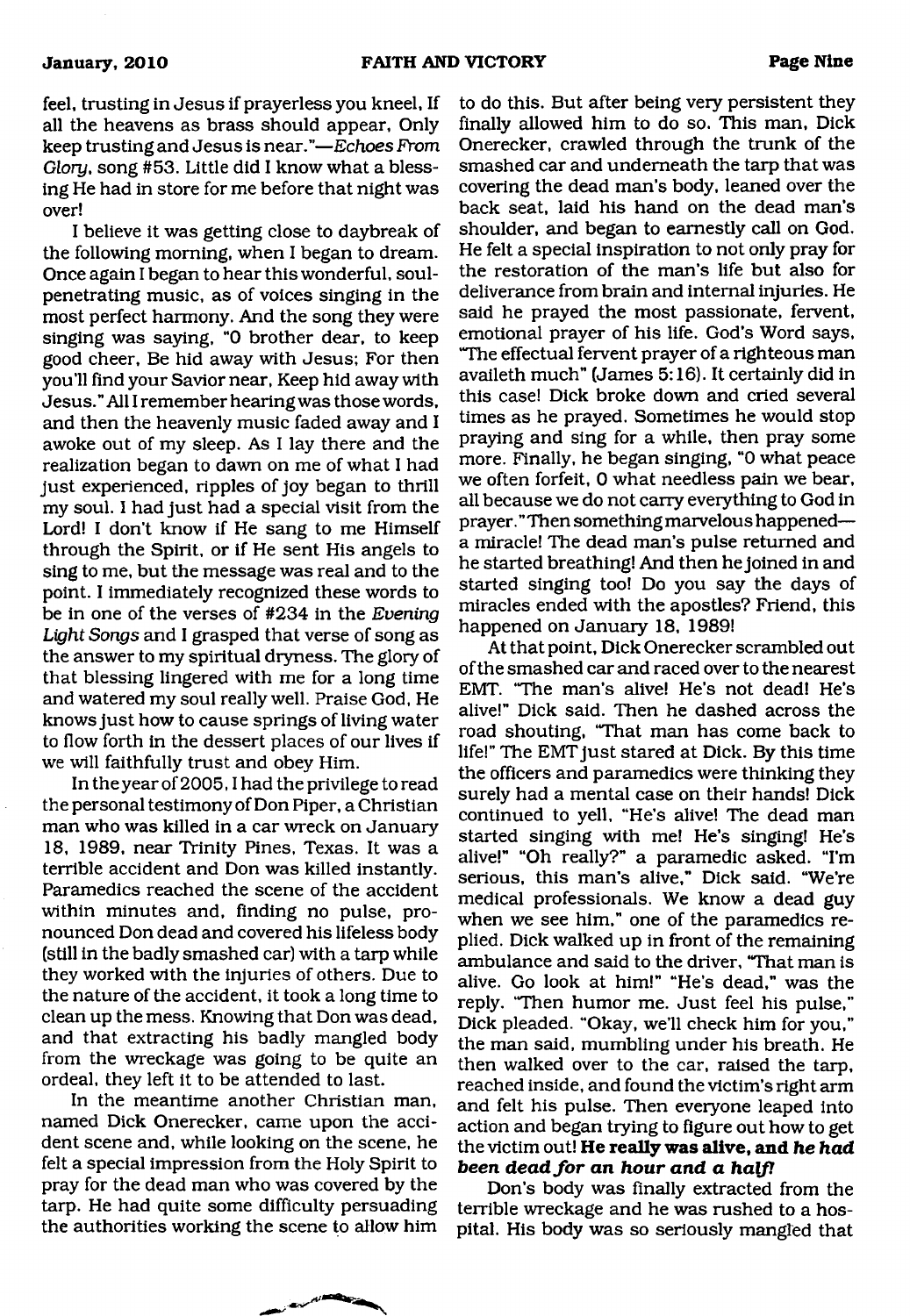his road to recovery was long and hard. He said there were many times during the next few months that he wished he had been left where he was during those 90 minutes that he was dead. Because, during those 90 minutes, he had gotten to experience the heavenly realm. In his testimony he tells all about his "out of the body" experience. And one of the most interesting things to me was what he said about the "heavenly music." Here is a quotation from his words:

"My most vivid memory of Heaven is what I heard...It was the most beautiful and pleasant sound I've ever heard, and it didn't stop. It was like *a song that goes on forever.* I felt awestruck, wanting only to listen. I didn't just hear music. It seemed as if **I were part of the music—and it played in and through my body.** I stood still, and yet I felt embraced by the sounds.

"As aware as I became of the joyous sounds and melodies that filled the air, I wasn't distracted. I felt as if the heavenly concert permeated every part of my being, and at the same time I focused on everything else around me.

"I never saw anything that produced the sound. I had the sense that whatever made the heavenly music was just above me, but I didn't look up. I'm not sure why. Perhaps it was because I was so enamored with the people around me, or maybe it was because my senses were so engaged that I feasted on everything at the same time. I asked no questions and never wondered about anything. Everything was perfect. I sensed that I knew everything and had no questions to ask.

"Myriads of sounds so filled my mind and heart that it's difficult to explain them. The most amazing one, however, was the angel's wings. I didn't see them, but the sound was a beautiful, holy melody with a cadence that seemed never to stop. The swishing resounded as if it was a form of never-ending praise. I listened and simply *knew* what it was.

"A second sound remains, even today, the single, most vivid memory I have of my entire heavenly experience. I call it music, but it differed from anything I had ever heard or ever expect to hear on earth. The melodies of praise filled the atmosphere. The nonstop intensity and endless variety overwhelmed me.

"The praise was unending, but the most remarkable thing to me was that hundreds of songs were being sung at the same time—all of them worshiping God. As I approached the large, magnificent gate, I heard them fi om every

direction and realized that each voice praised God. I write *voice*, but it was more than that. Some sounded instrumental, *butlwasn'tsure* and I wasn't concerned. Praise was everywhere, and all of it was musical, yet comprised of melodies and tones I'd never experienced before.

"'Hallelujah! Praise! Glory to God! Praise to the King!' Such words rang out in the midst of all the music. I don't know if angels were singing them or if they came from humans. I felt so awestruck and caught up in the heavenly mood that I didn't look around. My heart filled with the deepest joy I've ever experienced. I wasn't a participant in the worship, yet I felt as if my heart rang out with the same kind of joy and exuberance.

"If we played three CDs of praise at the same time, we'd have a cacophony of noise that would drive us crazy. This was totally different. Every sound blended, and each voice or instrument enhanced the others.

"As strange as it may seem, I could clearly distinguish each song. It sounded as if each hymn of praise was meant for me to hear as I moved inside the gates. Many of the old hymns and choruses I had sung at various times in my life were part of the music—along with hundreds of songs I had never heard before. Hymns of praise, modern-sounding choruses, and ancient chants filled my ears and brought not only a deep peace but the greatest feeling of joy I've ever experienced.

"The celestial tunes surpassed any I had ever heard. I couldn't calculate the number of songs—perhaps thousands—offered up simultaneously, and yet there was no chaos, because *I had the capacity to hear each one and discern the lyrics and melody.*

"Even now, back on earth, sometimes I still hear faint echoes of that music. When I'm especially tired and lie in bed with my eyes closed, occasionally I drift off to sleep with the sounds of Heaven filling my heart and mind. No matter how difficult a day I've had, peace immediately fills every part of my being. I still have flashbacks. Mine are more flashbacks of the sounds than the sights.

"AsTve pondered the meaning of the memory of the music, it seems curious. I would have expected the most memorable experience to be something I had seen or the physical embrace of a loved one. Yet above everything else, I cherish those sounds, and at times I think, *I can't wait to hear them again—in person.* It's what I look

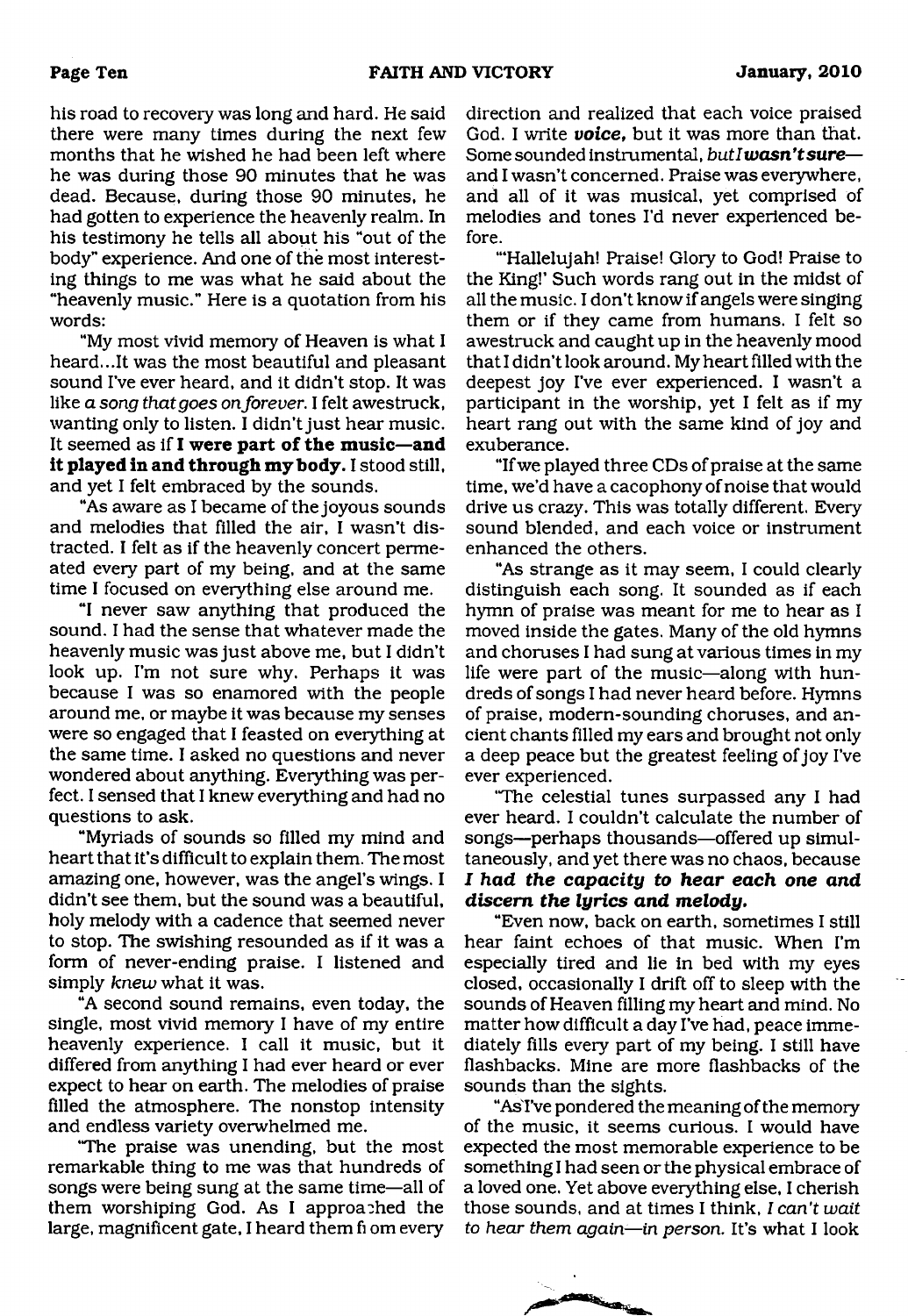forward to. I want to see everybody, but I know I'll be with them forever. I want to experience everything Heaven offers, but most of all, I want to *hear those never-ending songs* again." End of quote from Don Piper—*90 Minutes in Heaven.*

I can say that this brother's testimony of what he heard during the time he was "out of the body," reminds me very much of the music I have heard in my dreams on various occasions. The main exceptions would be the hearing of multiple songs being sung at one time, and I have never heard the cadence of angel wings. But as he describes, the music that I have heard is the most perfect blending of tones of harmony that the human mind can experience. As I said, the nearest experience I've ever had to it in real life here on earth has been in experiencing the congregational singing of the Saints, especially at Monark, when hundreds of Saints are gathered together.

My mind goes to 1 Corinthians 2:9-10: "But as it is written. Eye hath not seen, nor ear heard, neither have entered into the heart of man, the things which God hath prepared for them that love him. *But God hath revealed them unto us by his Spirit:* for the Spirit searcheth all things, yea, the deep things of God."

The inspired songwriter, D. S. Warner, once penned these wonderful words in a song: "I seem to hear an angel choir, Down from their shining home, And in my heart their notes inspire, Sweet anthems from the throne. Upon the mount of holiness We live in Heaven's view; And o'er the shaded valley come Their songs forever new. Above, below, one family, A thousand chords of love Now thrill my soul with melodies They chant in praise above. I catch the pure celestial strain That Heaven wafts to me; And then my happy spirit sings, 'Oh, glory, I am free!' We echo back the sounds that float Through Eden's balmy air; And Heaven shouts to hear on earth The songs they're singing there. Hark! O'er the vale sweet melodies. That echo in my soul Our great Redeemer's holy praise, As mighty thunders roll."

I'm thinking now how that every hymn and spiritual song that the Holy Spirit has inspired men and women of God to write down through the ages of time has been just a little piece, or a little strain, of music from that heavenly world. In our mortal state, we cam only "know in part." "But when that which is perfect is come, then that which is in part shall be done away." I Corinthians 13:9-10.1 really believe that when we get to Heaven, we may very likely get to hear

*every* inspired hymn or spiritual song that has ever been wafted by the Holy Spirit from the heavenly realm to mortal man. And, as Don Piper described, *we can enjoy them***,** *not just one by one, but all at once and unendinglyl* **"WHAT WILL IT BE TO BE THERE?!!"**

Will there be musical "instruments" in Heaven? I don't really think there will be any more need for "instruments" in that celestial spirit world than there will be for marrying and giving in marriage (Luke 20:34-36) or for the light of the sun or the moon (Revelation 21:23). Just being in the presence of the Author and Source of music will transmit a penetrating music through every spirit being, both human and angelic, that will reverberate unendingly through that eternal world of bliss. It will be just as the chorus of #373 in the *Evening Light Songs* says, "Glory, glory, hallelujah! Praise and honor to the Savior, While eternity prolong, bless His holy name in song: All the Saints in Heaven singing, round the throne their anthems ringing, All the Saints of God above, singing *ONE CELESTIAL SONG!"*

We can be sure that the harps we read about in the book of Revelation signify something far more profound than literal harps as we know them! It is also noteworthy that in the transition from terrestrial to celestial the language barriers between all kindreds and tongues and nations of the earth will be dissolved. None of us know what the language of Heaven will be, but one thing is certain, we will all understand it. When we arrive in Heaven, *we may never speak English again,* but there will be no lack of knowledge or understanding in Heaven. All shall know even as they are known, in the spirit (I Corinthians 13:12; II Corinthians 5:16). Peter, James, and John had never met or seen Moses and Elijah, but when they saw them with Christ on the mount of transfiguration (Matthew 17:1-8), they knew exactly who they were.

Based on my personal experience with the Holy Spirit's conveyance of inspired music to my inner man, both while awake and while sleeping, I am thoroughly convinced in my heart that four-part harmony "a cappella" music, sung under the inspiration of the Holy Spirit, is the purest expression of "Heaven's music" that has ever been given to man in his present mortal state. This is what corresponds most closely to the music that has been transmitted to my spirit by the Holy Spirit from the celestial realms. I submit this as food for thought.

—Bro. Harlan Sorrell